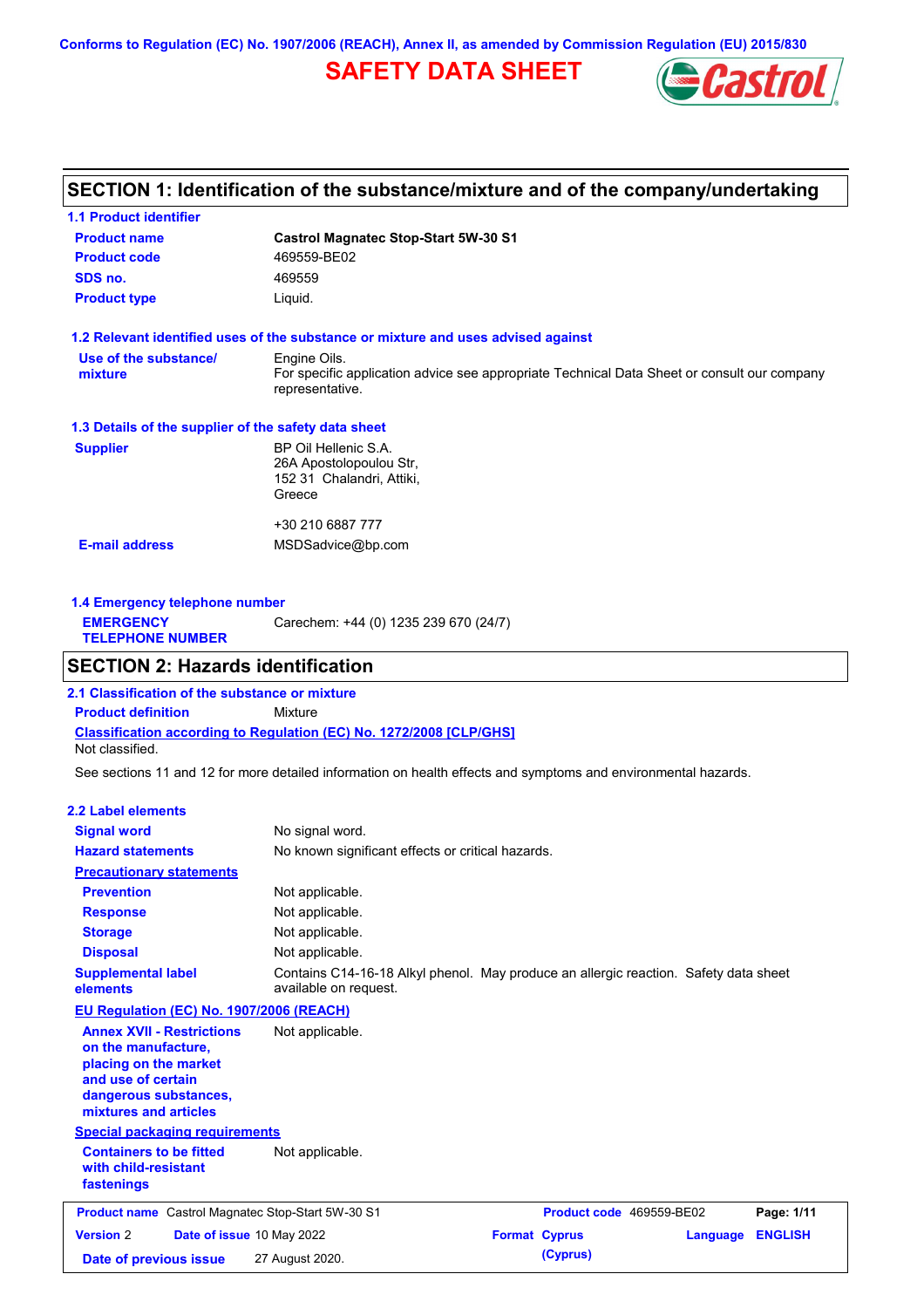# **SECTION 2: Hazards identification**

| <b>Tactile warning of danger</b>                                                                                         | Not applicable.                                                                                                                                                                                                                 |
|--------------------------------------------------------------------------------------------------------------------------|---------------------------------------------------------------------------------------------------------------------------------------------------------------------------------------------------------------------------------|
| 2.3 Other hazards                                                                                                        |                                                                                                                                                                                                                                 |
| <b>Results of PBT and vPvB</b><br>assessment                                                                             | Product does not meet the criteria for PBT or vPvB according to Regulation (EC) No. 1907/2006,<br>Annex XIII.                                                                                                                   |
| <b>Product meets the criteria</b><br>for PBT or vPvB according<br>to Regulation (EC) No.<br><b>1907/2006, Annex XIII</b> | This mixture does not contain any substances that are assessed to be a PBT or a vPvB.                                                                                                                                           |
| Other hazards which do<br>not result in classification                                                                   | Defatting to the skin.<br><b>USED ENGINE OILS</b><br>Used engine oil may contain hazardous components which have the potential to cause skin<br>cancer.<br>See Toxicological Information, section 11 of this Safety Data Sheet. |

## **SECTION 3: Composition/information on ingredients**

**Mixture** 

## **3.2 Mixtures Product definition**

 $H$ ighly refined base oil (IP 346 DMSO extract < 3%). Proprietary performance additives

| <b>Product/ingredient</b><br>name                                       | <b>Identifiers</b>                                                                   | $\%$      | <b>Regulation (EC) No.</b><br>1272/2008 [CLP] | <b>Type</b> |
|-------------------------------------------------------------------------|--------------------------------------------------------------------------------------|-----------|-----------------------------------------------|-------------|
| Lubricating oils (petroleum), C20-50,<br>hydrotreated neutral oil-based | REACH #: 01-2119474889-13<br>EC: 276-738-4<br>CAS: 72623-87-1<br>Index: 649-483-00-5 | ≥25 - ≤50 | Asp. Tox. 1, H304                             | [1]         |
| C14-16-18 Alkyl phenol                                                  | REACH #: 01-2119498288-19                                                            | ≤0.3      | Skin Sens. 1B, H317<br>STOT RE 2, H373        | [1]         |

## **Type**

[1] Substance classified with a health or environmental hazard

[2] Substance with a workplace exposure limit

[3] Substance meets the criteria for PBT according to Regulation (EC) No. 1907/2006, Annex XIII

[4] Substance meets the criteria for vPvB according to Regulation (EC) No. 1907/2006, Annex XIII

[5] Substance of equivalent concern

[6] Additional disclosure due to company policy

Occupational exposure limits, if available, are listed in Section 8.

## **SECTION 4: First aid measures**

### **4.1 Description of first aid measures**

| Eye contact                       | In case of contact, immediately flush eyes with plenty of water for at least 15 minutes. Eyelids<br>should be held away from the eyeball to ensure thorough rinsing. Check for and remove any<br>contact lenses. Get medical attention.             |
|-----------------------------------|-----------------------------------------------------------------------------------------------------------------------------------------------------------------------------------------------------------------------------------------------------|
| <b>Skin contact</b>               | Wash skin thoroughly with soap and water or use recognised skin cleanser. Remove<br>contaminated clothing and shoes. Wash clothing before reuse. Clean shoes thoroughly before<br>reuse. Get medical attention if irritation develops.              |
| <b>Inhalation</b>                 | If inhaled, remove to fresh air. In case of inhalation of decomposition products in a fire,<br>symptoms may be delayed. The exposed person may need to be kept under medical<br>surveillance for 48 hours. Get medical attention if symptoms occur. |
| <b>Ingestion</b>                  | Do not induce vomiting unless directed to do so by medical personnel. Get medical attention if<br>symptoms occur.                                                                                                                                   |
| <b>Protection of first-aiders</b> | No action shall be taken involving any personal risk or without suitable training.                                                                                                                                                                  |

### **4.2 Most important symptoms and effects, both acute and delayed**

See Section 11 for more detailed information on health effects and symptoms.

| <b>Potential acute health effects</b> |                                                                                                                            |
|---------------------------------------|----------------------------------------------------------------------------------------------------------------------------|
| <b>Inhalation</b>                     | <b>Exposure to decomposition products may cause a health hazard.</b> Serious effects may be<br>delayed following exposure. |
| <b>Ingestion</b>                      | No known significant effects or critical hazards.                                                                          |
| <b>Skin contact</b>                   | Defatting to the skin. May cause skin dryness and irritation.                                                              |
| <b>Eye contact</b>                    | No known significant effects or critical hazards.                                                                          |
|                                       | Delayed and immediate effects as well as chronic effects from short and long-term exposure                                 |

## **Product name** Castrol Magnatec Stop-Start 5W-30 S1 **Product code** 469559-BE02 **Page: 2/11**

| <b>Product hame</b> Castrol Magnatec Stop-Start 5W-30 ST |  |                           | <b>Product code</b> 469559-BE02 | Page: 2/11           |                         |  |
|----------------------------------------------------------|--|---------------------------|---------------------------------|----------------------|-------------------------|--|
| <b>Version 2</b>                                         |  | Date of issue 10 May 2022 |                                 | <b>Format Cyprus</b> | <b>Language ENGLISH</b> |  |
| Date of previous issue                                   |  | 27 August 2020.           |                                 | (Cyprus)             |                         |  |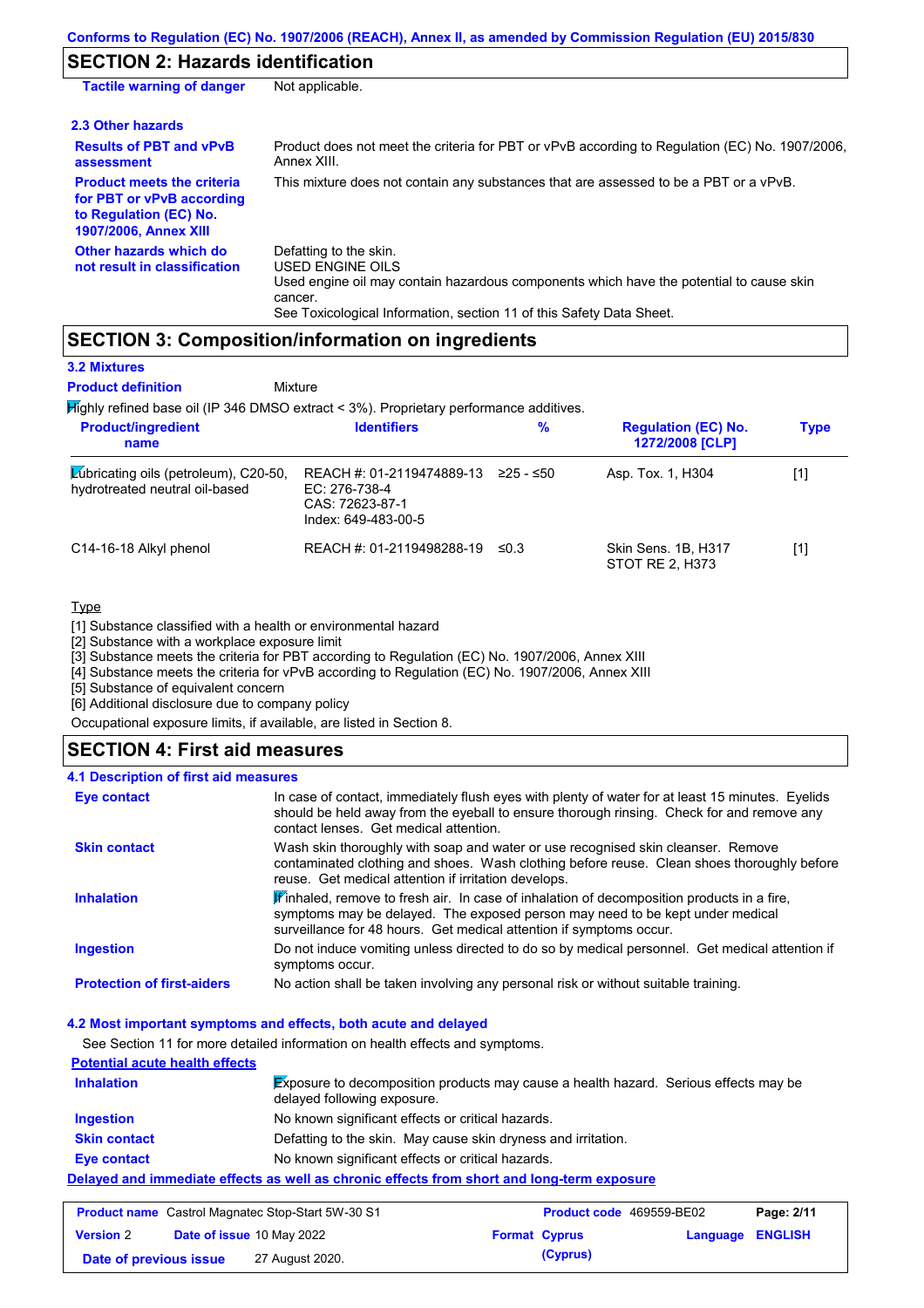## **Conforms to Regulation (EC) No. 1907/2006 (REACH), Annex II, as amended by Commission Regulation (EU) 2015/830**

# **SECTION 4: First aid measures**

| <b>Inhalation</b>   | Overexposure to the inhalation of airborne droplets or aerosols may cause irritation of the<br>respiratory tract. |
|---------------------|-------------------------------------------------------------------------------------------------------------------|
| <b>Ingestion</b>    | Ingestion of large quantities may cause nausea and diarrhoea.                                                     |
| <b>Skin contact</b> | Prolonged or repeated contact can defat the skin and lead to irritation and/or dermatitis.                        |
| Eye contact         | Potential risk of transient stinging or redness if accidental eye contact occurs.                                 |

### **4.3 Indication of any immediate medical attention and special treatment needed**

| <b>Notes to physician</b> | Treatment should in general be symptomatic and directed to relieving any effects.   |
|---------------------------|-------------------------------------------------------------------------------------|
|                           | In case of inhalation of decomposition products in a fire, symptoms may be delayed. |
|                           | The exposed person may need to be kept under medical surveillance for 48 hours.     |

# **SECTION 5: Firefighting measures**

| 5.1 Extinguishing media                                   |                                                                                                                                                                                                                                                                                                                                                                   |
|-----------------------------------------------------------|-------------------------------------------------------------------------------------------------------------------------------------------------------------------------------------------------------------------------------------------------------------------------------------------------------------------------------------------------------------------|
| <b>Suitable extinguishing</b><br>media                    | In case of fire, use foam, dry chemical or carbon dioxide extinguisher or spray.                                                                                                                                                                                                                                                                                  |
| <b>Unsuitable extinguishing</b><br>media                  | Do not use water jet. The use of a water jet may cause the fire to spread by splashing the<br>burning product.                                                                                                                                                                                                                                                    |
| 5.2 Special hazards arising from the substance or mixture |                                                                                                                                                                                                                                                                                                                                                                   |
| <b>Hazards from the</b><br>substance or mixture           | In a fire or if heated, a pressure increase will occur and the container may burst.                                                                                                                                                                                                                                                                               |
| <b>Hazardous combustion</b><br>products                   | Combustion products may include the following:<br>carbon oxides (CO, CO <sub>2</sub> ) (carbon monoxide, carbon dioxide)<br>metal oxide/oxides<br>nitrogen oxides ( $NO$ , $NO2$ etc.)                                                                                                                                                                            |
| 5.3 Advice for firefighters                               |                                                                                                                                                                                                                                                                                                                                                                   |
| <b>Special precautions for</b><br>fire-fighters           | No action shall be taken involving any personal risk or without suitable training. Promptly<br>isolate the scene by removing all persons from the vicinity of the incident if there is a fire.                                                                                                                                                                    |
| <b>Special protective</b><br>equipment for fire-fighters  | Fire-fighters should wear appropriate protective equipment and self-contained breathing<br>apparatus (SCBA) with a full face-piece operated in positive pressure mode. Clothing for fire-<br>fighters (including helmets, protective boots and gloves) conforming to European standard EN<br>469 will provide a basic level of protection for chemical incidents. |

# **SECTION 6: Accidental release measures**

|                                                                                                                                                                                                                                                                                                                                                                                                                      | 6.1 Personal precautions, protective equipment and emergency procedures                                                                                                                                                                                                                                                             |                      |                          |                |
|----------------------------------------------------------------------------------------------------------------------------------------------------------------------------------------------------------------------------------------------------------------------------------------------------------------------------------------------------------------------------------------------------------------------|-------------------------------------------------------------------------------------------------------------------------------------------------------------------------------------------------------------------------------------------------------------------------------------------------------------------------------------|----------------------|--------------------------|----------------|
| For non-emergency<br>personnel                                                                                                                                                                                                                                                                                                                                                                                       | No action shall be taken involving any personal risk or without suitable training. Evacuate<br>surrounding areas. Keep unnecessary and unprotected personnel from entering. Do not touch<br>or walk through spilt material. Floors may be slippery; use care to avoid falling. Put on<br>appropriate personal protective equipment. |                      |                          |                |
| For emergency responders                                                                                                                                                                                                                                                                                                                                                                                             | If specialised clothing is required to deal with the spillage, take note of any information in<br>Section 8 on suitable and unsuitable materials. See also the information in "For non-<br>emergency personnel".                                                                                                                    |                      |                          |                |
| <b>6.2 Environmental</b><br>precautions                                                                                                                                                                                                                                                                                                                                                                              | Avoid dispersal of spilt material and runoff and contact with soil, waterways, drains and sewers.<br>Inform the relevant authorities if the product has caused environmental pollution (sewers,<br>waterways, soil or air).                                                                                                         |                      |                          |                |
| 6.3 Methods and material for containment and cleaning up                                                                                                                                                                                                                                                                                                                                                             |                                                                                                                                                                                                                                                                                                                                     |                      |                          |                |
| <b>Small spill</b><br>Stop leak if without risk. Move containers from spill area. Absorb with an inert material and<br>place in an appropriate waste disposal container. Dispose of via a licensed waste disposal<br>contractor.                                                                                                                                                                                     |                                                                                                                                                                                                                                                                                                                                     |                      |                          |                |
| Stop leak if without risk. Move containers from spill area. Prevent entry into sewers, water<br><b>Large spill</b><br>courses, basements or confined areas. Contain and collect spillage with non-combustible,<br>absorbent material e.g. sand, earth, vermiculite or diatomaceous earth and place in container<br>for disposal according to local regulations. Dispose of via a licensed waste disposal contractor. |                                                                                                                                                                                                                                                                                                                                     |                      |                          |                |
| 6.4 Reference to other<br><b>sections</b>                                                                                                                                                                                                                                                                                                                                                                            | See Section 1 for emergency contact information.<br>See Section 5 for firefighting measures.<br>See Section 8 for information on appropriate personal protective equipment.<br>See Section 12 for environmental precautions.<br>See Section 13 for additional waste treatment information.                                          |                      |                          |                |
| <b>Product name</b> Castrol Magnatec Stop-Start 5W-30 S1                                                                                                                                                                                                                                                                                                                                                             |                                                                                                                                                                                                                                                                                                                                     |                      | Product code 469559-BE02 | Page: 3/11     |
| <b>Version 2</b><br>Date of issue 10 May 2022                                                                                                                                                                                                                                                                                                                                                                        |                                                                                                                                                                                                                                                                                                                                     | <b>Format Cyprus</b> | Language                 | <b>ENGLISH</b> |
| Date of previous issue                                                                                                                                                                                                                                                                                                                                                                                               | 27 August 2020.                                                                                                                                                                                                                                                                                                                     | (Cyprus)             |                          |                |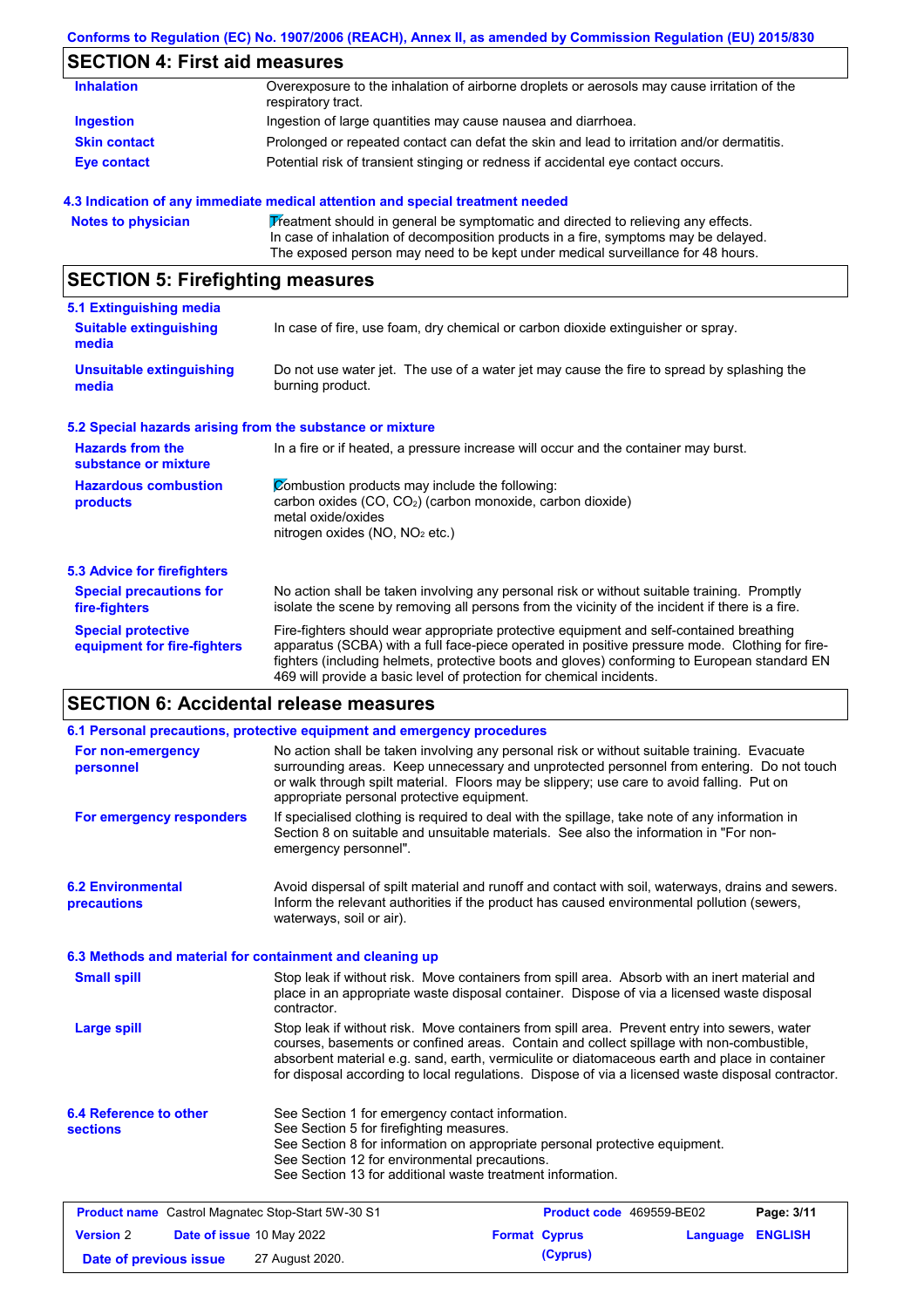## **SECTION 7: Handling and storage**

| 7.1 Precautions for safe handling                                                    |                                                                                                                                                                                                                                                                                                                                                                                                                                                                                          |  |  |  |  |  |
|--------------------------------------------------------------------------------------|------------------------------------------------------------------------------------------------------------------------------------------------------------------------------------------------------------------------------------------------------------------------------------------------------------------------------------------------------------------------------------------------------------------------------------------------------------------------------------------|--|--|--|--|--|
| <b>Protective measures</b>                                                           | Put on appropriate personal protective equipment.                                                                                                                                                                                                                                                                                                                                                                                                                                        |  |  |  |  |  |
| <b>Advice on general</b><br>occupational hygiene                                     | Eating, drinking and smoking should be prohibited in areas where this material is handled,<br>stored and processed. Wash thoroughly after handling. Remove contaminated clothing and<br>protective equipment before entering eating areas. See also Section 8 for additional<br>information on hygiene measures.                                                                                                                                                                         |  |  |  |  |  |
| <b>7.2 Conditions for safe</b><br>storage, including any<br><i>incompatibilities</i> | Store in accordance with local requlations. Store in a dry, cool and well-ventilated area, away<br>from incompatible materials (see Section 10). Keep away from heat and direct sunlight. Keep<br>container tightly closed and sealed until ready for use. Containers that have been opened must<br>be carefully resealed and kept upright to prevent leakage. Store and use only in equipment/<br>containers designed for use with this product. Do not store in unlabelled containers. |  |  |  |  |  |
| Not suitable                                                                         | Prolonged exposure to elevated temperature.                                                                                                                                                                                                                                                                                                                                                                                                                                              |  |  |  |  |  |
| 7.3 Specific end use(s)                                                              |                                                                                                                                                                                                                                                                                                                                                                                                                                                                                          |  |  |  |  |  |
| <b>Recommendations</b>                                                               | See section 1.2 and Exposure scenarios in annex, if applicable.                                                                                                                                                                                                                                                                                                                                                                                                                          |  |  |  |  |  |

## **SECTION 8: Exposure controls/personal protection**

### **8.1 Control parameters**

**Occupational exposure limits** No exposure limit value known.

No exposure limit value known.

Whilst specific OELs for certain components may be shown in this section, other components may be present in any mist, vapour or dust produced. Therefore, the specific OELs may not be applicable to the product as a whole and are provided for guidance only.

**Recommended monitoring procedures** If this product contains ingredients with exposure limits, personal, workplace atmosphere or biological monitoring may be required to determine the effectiveness of the ventilation or other control measures and/or the necessity to use respiratory protective equipment. Reference should be made to monitoring standards, such as the following: European Standard EN 689 (Workplace atmospheres - Guidance for the assessment of exposure by inhalation to chemical agents for comparison with limit values and measurement strategy) European Standard EN 14042 (Workplace atmospheres - Guide for the application and use of procedures for the assessment of exposure to chemical and biological agents) European Standard EN 482 (Workplace atmospheres - General requirements for the performance of procedures for the measurement of chemical agents) Reference to national guidance documents for methods for the determination of hazardous substances will also be required.

#### **Derived No Effect Level**

No DNELs/DMELs available.

#### **Predicted No Effect Concentration**

No PNECs available

#### **8.2 Exposure controls**

| <b>Appropriate engineering</b><br><b>controls</b>        | Provide exhaust ventilation or other engineering controls to keep the relevant airborne<br>concentrations below their respective occupational exposure limits.<br>All activities involving chemicals should be assessed for their risks to health, to ensure<br>exposures are adequately controlled. Personal protective equipment should only be considered<br>after other forms of control measures (e.g. engineering controls) have been suitably evaluated.<br>Personal protective equipment should conform to appropriate standards, be suitable for use, be<br>kept in good condition and properly maintained.<br>Your supplier of personal protective equipment should be consulted for advice on selection and<br>appropriate standards. For further information contact your national organisation for standards.<br>The final choice of protective equipment will depend upon a risk assessment. It is important to<br>ensure that all items of personal protective equipment are compatible. |
|----------------------------------------------------------|---------------------------------------------------------------------------------------------------------------------------------------------------------------------------------------------------------------------------------------------------------------------------------------------------------------------------------------------------------------------------------------------------------------------------------------------------------------------------------------------------------------------------------------------------------------------------------------------------------------------------------------------------------------------------------------------------------------------------------------------------------------------------------------------------------------------------------------------------------------------------------------------------------------------------------------------------------------------------------------------------------|
| <b>Individual protection measures</b>                    |                                                                                                                                                                                                                                                                                                                                                                                                                                                                                                                                                                                                                                                                                                                                                                                                                                                                                                                                                                                                         |
| <b>Hygiene measures</b>                                  | Wash hands, forearms and face thoroughly after handling chemical products, before eating,<br>smoking and using the lavatory and at the end of the working period. Ensure that eyewash<br>stations and safety showers are close to the workstation location.                                                                                                                                                                                                                                                                                                                                                                                                                                                                                                                                                                                                                                                                                                                                             |
| <b>Respiratory protection</b>                            | In case of insufficient ventilation, wear suitable respiratory equipment.<br>The correct choice of respiratory protection depends upon the chemicals being handled, the<br>conditions of work and use, and the condition of the respiratory equipment. Safety procedures<br>should be developed for each intended application. Respiratory protection equipment should<br>therefore be chosen in consultation with the supplier/manufacturer and with a full assessment<br>of the working conditions.                                                                                                                                                                                                                                                                                                                                                                                                                                                                                                   |
| <b>Eye/face protection</b>                               | Safety glasses with side shields.                                                                                                                                                                                                                                                                                                                                                                                                                                                                                                                                                                                                                                                                                                                                                                                                                                                                                                                                                                       |
| <b>Product name</b> Castrol Magnatec Stop-Start 5W-30 S1 | Product code 469559-BE02<br>Page: 4/11                                                                                                                                                                                                                                                                                                                                                                                                                                                                                                                                                                                                                                                                                                                                                                                                                                                                                                                                                                  |
| <b>Version 2</b><br>Date of issue 10 May 2022            | <b>ENGLISH</b><br><b>Format Cyprus</b><br>Language                                                                                                                                                                                                                                                                                                                                                                                                                                                                                                                                                                                                                                                                                                                                                                                                                                                                                                                                                      |
| Date of previous issue                                   | (Cyprus)<br>27 August 2020.                                                                                                                                                                                                                                                                                                                                                                                                                                                                                                                                                                                                                                                                                                                                                                                                                                                                                                                                                                             |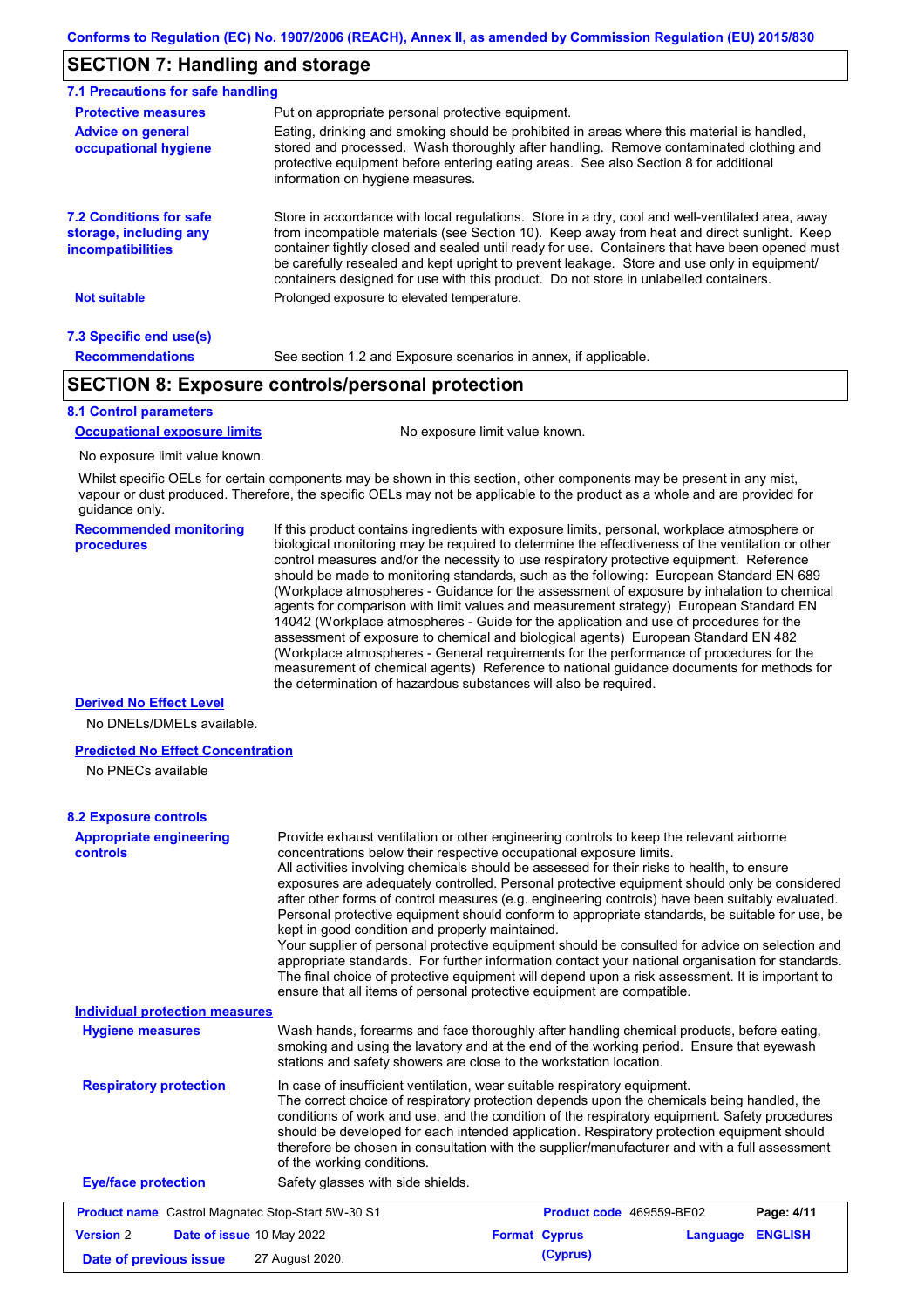# **SECTION 8: Exposure controls/personal protection**

| <b>Skin protection</b><br><b>Hand protection</b> | <b>General Information:</b>                                                                                                                                                                                                                                                                                                                                                                                                                                                                                                                                                                                                                                                           |  |  |  |  |
|--------------------------------------------------|---------------------------------------------------------------------------------------------------------------------------------------------------------------------------------------------------------------------------------------------------------------------------------------------------------------------------------------------------------------------------------------------------------------------------------------------------------------------------------------------------------------------------------------------------------------------------------------------------------------------------------------------------------------------------------------|--|--|--|--|
|                                                  | Because specific work environments and material handling practices vary, safety procedures<br>should be developed for each intended application. The correct choice of protective gloves<br>depends upon the chemicals being handled, and the conditions of work and use. Most gloves<br>provide protection for only a limited time before they must be discarded and replaced (even the<br>best chemically resistant gloves will break down after repeated chemical exposures).                                                                                                                                                                                                      |  |  |  |  |
|                                                  | Gloves should be chosen in consultation with the supplier / manufacturer and taking account of<br>a full assessment of the working conditions.                                                                                                                                                                                                                                                                                                                                                                                                                                                                                                                                        |  |  |  |  |
|                                                  | Recommended: Nitrile gloves.<br><b>Breakthrough time:</b>                                                                                                                                                                                                                                                                                                                                                                                                                                                                                                                                                                                                                             |  |  |  |  |
|                                                  | Breakthrough time data are generated by glove manufacturers under laboratory test conditions<br>and represent how long a glove can be expected to provide effective permeation resistance. It<br>is important when following breakthrough time recommendations that actual workplace<br>conditions are taken into account. Always consult with your glove supplier for up-to-date<br>technical information on breakthrough times for the recommended glove type.<br>Our recommendations on the selection of gloves are as follows:                                                                                                                                                    |  |  |  |  |
|                                                  | Continuous contact:                                                                                                                                                                                                                                                                                                                                                                                                                                                                                                                                                                                                                                                                   |  |  |  |  |
|                                                  | Gloves with a minimum breakthrough time of 240 minutes, or >480 minutes if suitable gloves<br>can be obtained.<br>If suitable gloves are not available to offer that level of protection, gloves with shorter<br>breakthrough times may be acceptable as long as appropriate glove maintenance and<br>replacement regimes are determined and adhered to.                                                                                                                                                                                                                                                                                                                              |  |  |  |  |
|                                                  | Short-term / splash protection:                                                                                                                                                                                                                                                                                                                                                                                                                                                                                                                                                                                                                                                       |  |  |  |  |
|                                                  | Recommended breakthrough times as above.<br>It is recognised that for short-term, transient exposures, gloves with shorter breakthrough times<br>may commonly be used. Therefore, appropriate maintenance and replacement regimes must<br>be determined and rigorously followed.<br><b>Glove Thickness:</b><br>For general applications, we recommend gloves with a thickness typically greater than 0.35 mm.                                                                                                                                                                                                                                                                         |  |  |  |  |
|                                                  |                                                                                                                                                                                                                                                                                                                                                                                                                                                                                                                                                                                                                                                                                       |  |  |  |  |
|                                                  |                                                                                                                                                                                                                                                                                                                                                                                                                                                                                                                                                                                                                                                                                       |  |  |  |  |
|                                                  | It should be emphasised that glove thickness is not necessarily a good predictor of glove<br>resistance to a specific chemical, as the permeation efficiency of the glove will be dependent<br>on the exact composition of the glove material. Therefore, glove selection should also be based<br>on consideration of the task requirements and knowledge of breakthrough times.<br>Glove thickness may also vary depending on the glove manufacturer, the glove type and the<br>glove model. Therefore, the manufacturers' technical data should always be taken into account<br>to ensure selection of the most appropriate glove for the task.                                     |  |  |  |  |
|                                                  | Note: Depending on the activity being conducted, gloves of varying thickness may be required<br>for specific tasks. For example:                                                                                                                                                                                                                                                                                                                                                                                                                                                                                                                                                      |  |  |  |  |
|                                                  | • Thinner gloves (down to 0.1 mm or less) may be required where a high degree of manual<br>dexterity is needed. However, these gloves are only likely to give short duration protection and<br>would normally be just for single use applications, then disposed of.                                                                                                                                                                                                                                                                                                                                                                                                                  |  |  |  |  |
|                                                  | • Thicker gloves (up to 3 mm or more) may be required where there is a mechanical (as well<br>as a chemical) risk i.e. where there is abrasion or puncture potential.                                                                                                                                                                                                                                                                                                                                                                                                                                                                                                                 |  |  |  |  |
| <b>Skin and body</b>                             | Use of protective clothing is good industrial practice.<br>Personal protective equipment for the body should be selected based on the task being<br>performed and the risks involved and should be approved by a specialist before handling this<br>product.<br>Cotton or polyester/cotton overalls will only provide protection against light superficial<br>contamination that will not soak through to the skin. Overalls should be laundered on a regular<br>basis. When the risk of skin exposure is high (e.g. when cleaning up spillages or if there is a<br>risk of splashing) then chemical resistant aprons and/or impervious chemical suits and boots<br>will be required. |  |  |  |  |
|                                                  |                                                                                                                                                                                                                                                                                                                                                                                                                                                                                                                                                                                                                                                                                       |  |  |  |  |
|                                                  | <b>Product name</b> Castrol Magnatec Stop-Start 5W-30 S1<br>Product code 469559-BE02<br>Page: 5/11                                                                                                                                                                                                                                                                                                                                                                                                                                                                                                                                                                                    |  |  |  |  |
| <b>Version 2</b>                                 | <b>ENGLISH</b><br>Date of issue 10 May 2022<br><b>Format Cyprus</b><br>Language                                                                                                                                                                                                                                                                                                                                                                                                                                                                                                                                                                                                       |  |  |  |  |

**Date of previous issue** 27 August 2020.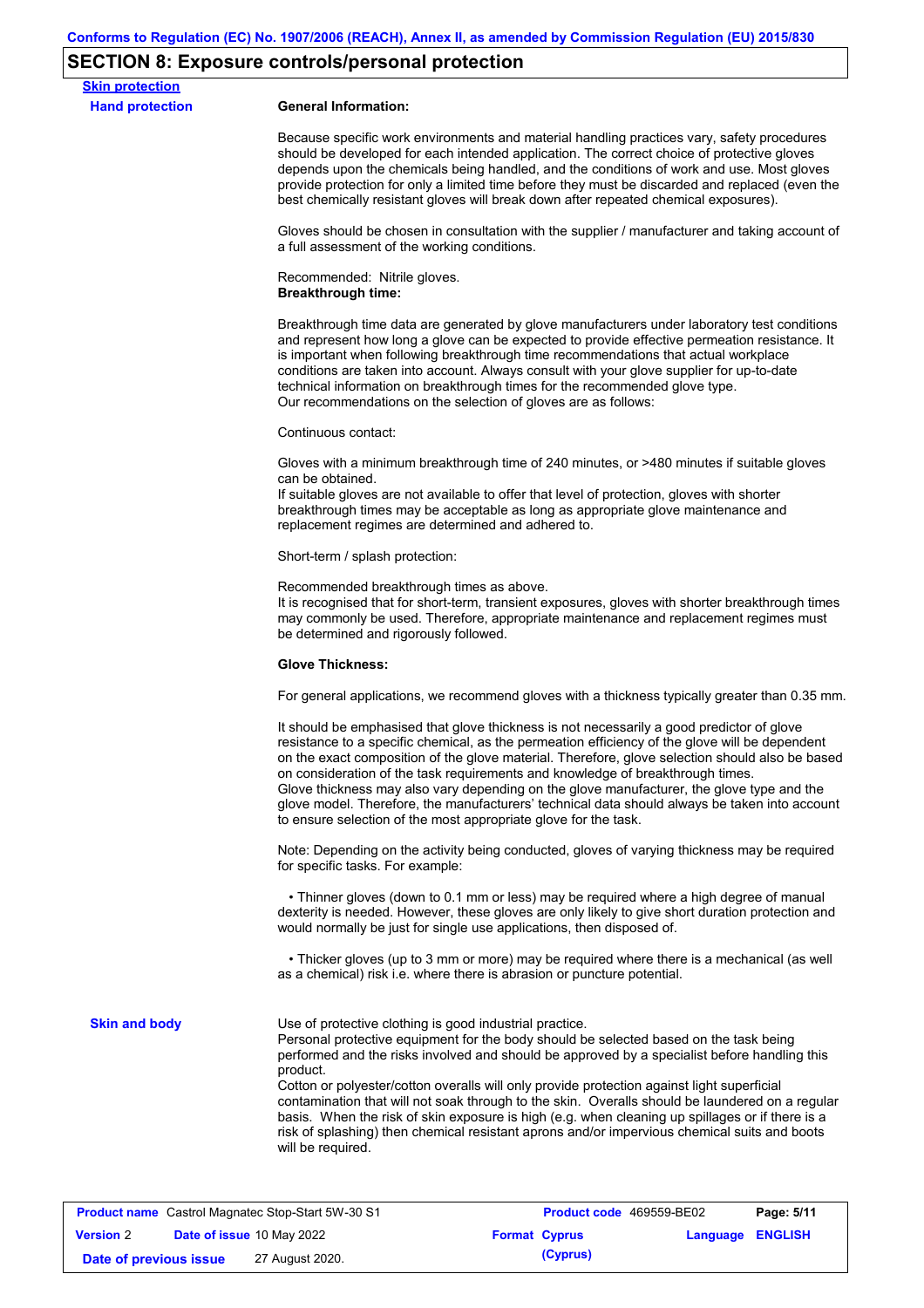# **SECTION 8: Exposure controls/personal protection**

| <b>Refer to standards:</b>                | Respiratory protection: EN 529<br>Gloves: EN 420, EN 374<br>Eye protection: EN 166<br>Filtering half-mask: EN 149<br>Filtering half-mask with valve: EN 405<br>Half-mask: EN 140 plus filter<br>Full-face mask: EN 136 plus filter<br>Particulate filters: EN 143<br>Gas/combined filters: EN 14387                           |
|-------------------------------------------|-------------------------------------------------------------------------------------------------------------------------------------------------------------------------------------------------------------------------------------------------------------------------------------------------------------------------------|
| <b>Environmental exposure</b><br>controls | Emissions from ventilation or work process equipment should be checked to ensure they<br>comply with the requirements of environmental protection legislation. In some cases, fume<br>scrubbers, filters or engineering modifications to the process equipment will be necessary to<br>reduce emissions to acceptable levels. |

# **SECTION 9: Physical and chemical properties**

The conditions of measurement of all properties are at standard temperature and pressure unless otherwise indicated.

### **9.1 Information on basic physical and chemical properties**

| <b>Appearance</b>                                      |                                              |
|--------------------------------------------------------|----------------------------------------------|
| <b>Physical state</b>                                  | Liguid.                                      |
| <b>Colour</b>                                          | Amber. [Light]                               |
| <b>Odour</b>                                           | Not available.                               |
| <b>Odour threshold</b>                                 | Not available.                               |
| pH                                                     | Mot applicable.                              |
| <b>Melting point/freezing point</b>                    | Not available.                               |
| Initial boiling point and boiling<br>range             | Not available.                               |
| <b>Pour point</b>                                      | -46 $^{\circ}$ C                             |
| <b>Flash point</b>                                     | Closed cup: 209°C (408.2°F) [Pensky-Martens] |
| <b>Evaporation rate</b>                                | Not available.                               |
| <b>Flammability (solid, gas)</b>                       | Not available.                               |
| <b>Upper/lower flammability or</b><br>explosive limits | Not available.                               |

**Vapour pressure**

Not available.

|                                                   |                                                                                        |           |          | Vapour Pressure at 20°C |             |                          | Vapour pressure at 50°C |                |
|---------------------------------------------------|----------------------------------------------------------------------------------------|-----------|----------|-------------------------|-------------|--------------------------|-------------------------|----------------|
|                                                   | <b>Ingredient name</b>                                                                 | mm Hg kPa |          | <b>Method</b>           | mm<br>Hg    | kPa                      | <b>Method</b>           |                |
|                                                   | <b>L</b> úbricating oils<br>(petroleum), C20-50,<br>hydrotreated neutral oil-<br>based | <0.08     | < 0.011  | <b>ASTM D 5191</b>      |             |                          |                         |                |
|                                                   | Lubricating oils<br>(petroleum), C20-50,<br>hydrotreated neutral oil-<br>based         | <0.08     | < 0.011  | <b>ASTM D 5191</b>      |             |                          |                         |                |
|                                                   | bis(nonylphenyl)amine                                                                  | < 0.01    | < 0.0013 | EU A.4                  | $\mathbf 0$ | $\Omega$                 | EU A.4                  |                |
|                                                   | Distillates (petroleum),<br>solvent-dewaxed<br>heavy paraffinic                        | < 0.08    | < 0.011  | <b>ASTM D 5191</b>      |             |                          |                         |                |
|                                                   | Distillates (petroleum),<br>hydrotreated heavy<br>paraffinic                           | < 0.08    | < 0.011  | <b>ASTM D 5191</b>      |             |                          |                         |                |
| <b>Vapour density</b>                             | Not available.                                                                         |           |          |                         |             |                          |                         |                |
| <b>Relative density</b>                           | Not available.                                                                         |           |          |                         |             |                          |                         |                |
| <b>Density</b>                                    | <1000 kg/m <sup>3</sup> (<1 g/cm <sup>3</sup> ) at 15 <sup>°</sup> C                   |           |          |                         |             |                          |                         |                |
| <b>Solubility(ies)</b>                            | insoluble in water.                                                                    |           |          |                         |             |                          |                         |                |
| <b>Partition coefficient: n-octanol/</b><br>water | Mot applicable.                                                                        |           |          |                         |             |                          |                         |                |
| <b>Auto-ignition temperature</b>                  | <b>Ingredient name</b>                                                                 |           | °C       | °F                      |             | <b>Method</b>            |                         |                |
|                                                   | bis(nonylphenyl)amine                                                                  |           | 440      | 824                     |             | <b>EU A.15</b>           |                         |                |
| <b>Decomposition temperature</b>                  | Not available.                                                                         |           |          |                         |             |                          |                         |                |
| Product name Castrol Magnatec Stop-Start 5W-30 S1 |                                                                                        |           |          |                         |             | Product code 469559-BE02 |                         | Page: 6/11     |
| <b>Version 2</b><br>Date of issue 10 May 2022     |                                                                                        |           |          | <b>Format Cyprus</b>    |             |                          | Language                | <b>ENGLISH</b> |
| Date of previous issue                            | 27 August 2020.                                                                        |           |          | (Cyprus)                |             |                          |                         |                |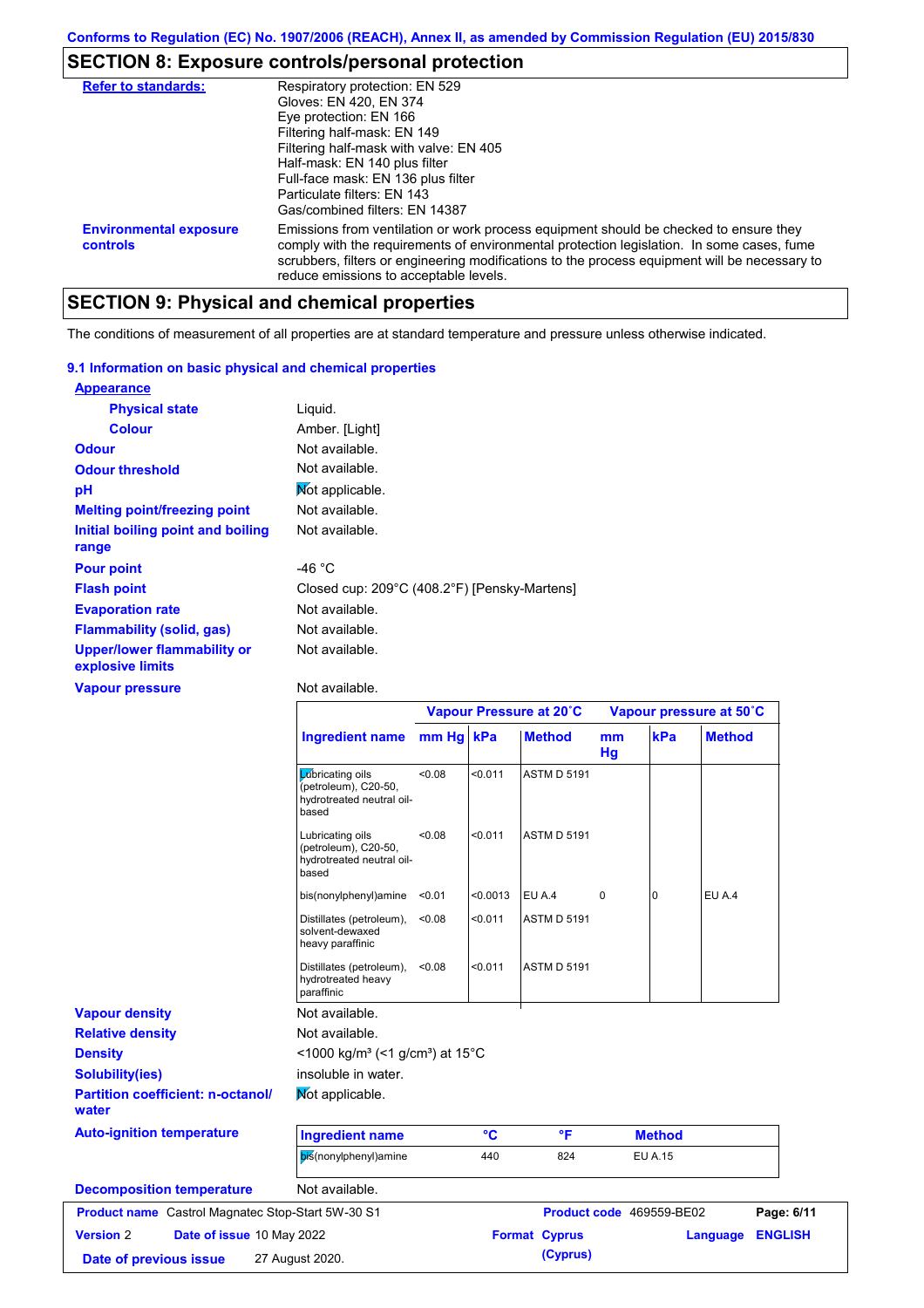|                                                   | <b>SECTION 9: Physical and chemical properties</b>                                                                                                                      |
|---------------------------------------------------|-------------------------------------------------------------------------------------------------------------------------------------------------------------------------|
| <b>Viscosity</b>                                  | Kinematic: 59.9 mm <sup>2</sup> /s (59.9 cSt) at 40°C<br>Kinematic: 10.3 mm <sup>2</sup> /s (10.3 cSt) at 100 $^{\circ}$ C                                              |
| <b>Explosive properties</b>                       | Not available.                                                                                                                                                          |
| <b>Oxidising properties</b>                       | Not available.                                                                                                                                                          |
| <b>Particle characteristics</b>                   |                                                                                                                                                                         |
| <b>Median particle size</b>                       | Mot applicable.                                                                                                                                                         |
| 9.2 Other information                             |                                                                                                                                                                         |
| No additional information.                        |                                                                                                                                                                         |
| <b>SECTION 10: Stability and reactivity</b>       |                                                                                                                                                                         |
| <b>10.1 Reactivity</b>                            | No specific test data available for this product. Refer to Conditions to avoid and Incompatible<br>materials for additional information.                                |
| <b>10.2 Chemical stability</b>                    | The product is stable.                                                                                                                                                  |
| <b>10.3 Possibility of</b><br>hazardous reactions | Under normal conditions of storage and use, hazardous reactions will not occur.<br>Under normal conditions of storage and use, hazardous polymerisation will not occur. |
| <b>10.4 Conditions to avoid</b>                   | Avoid all possible sources of ignition (spark or flame).                                                                                                                |
| <b>10.5 Incompatible materials</b>                | Reactive or incompatible with the following materials: oxidising materials.                                                                                             |
| <b>10.6 Hazardous</b><br>decomposition products   | Under normal conditions of storage and use, hazardous decomposition products should not be<br>produced.                                                                 |

# **SECTION 11: Toxicological information**

## **11.1 Information on toxicological effects**

|  | <b>Acute toxicity estimates</b> |  |  |  |
|--|---------------------------------|--|--|--|
|--|---------------------------------|--|--|--|

| <b>Product/ingredient name</b><br>Long chain alkyl phenol                                  |                                                                                                                     | Oral (mg/<br><b>Dermal</b><br>(mg/kg)<br>kg)                  |     | <b>Inhalation</b><br>(gases)<br>(ppm) | <b>Inhalation</b><br>(vapours)<br>(mg/l) | <b>Inhalation</b><br>(dusts<br>and mists)<br>(mg/l) |
|--------------------------------------------------------------------------------------------|---------------------------------------------------------------------------------------------------------------------|---------------------------------------------------------------|-----|---------------------------------------|------------------------------------------|-----------------------------------------------------|
|                                                                                            |                                                                                                                     | 2500                                                          | N/A | N/A                                   | N/A                                      | N/A                                                 |
| <b>Information on likely</b><br>routes of exposure                                         | Routes of entry anticipated: Dermal, Inhalation.                                                                    |                                                               |     |                                       |                                          |                                                     |
| <b>Potential acute health effects</b>                                                      |                                                                                                                     |                                                               |     |                                       |                                          |                                                     |
| <b>Inhalation</b>                                                                          | Exposure to decomposition products may cause a health hazard. Serious effects may be<br>delayed following exposure. |                                                               |     |                                       |                                          |                                                     |
| <b>Ingestion</b>                                                                           | No known significant effects or critical hazards.                                                                   |                                                               |     |                                       |                                          |                                                     |
| <b>Skin contact</b>                                                                        |                                                                                                                     | Defatting to the skin. May cause skin dryness and irritation. |     |                                       |                                          |                                                     |
| <b>Eye contact</b>                                                                         | No known significant effects or critical hazards.                                                                   |                                                               |     |                                       |                                          |                                                     |
| Symptoms related to the physical, chemical and toxicological characteristics               |                                                                                                                     |                                                               |     |                                       |                                          |                                                     |
| <b>Inhalation</b>                                                                          | No specific data.                                                                                                   |                                                               |     |                                       |                                          |                                                     |
| <b>Ingestion</b>                                                                           | No specific data.                                                                                                   |                                                               |     |                                       |                                          |                                                     |
| <b>Skin contact</b>                                                                        | irritation<br>dryness<br>cracking                                                                                   | Adverse symptoms may include the following:                   |     |                                       |                                          |                                                     |
| <b>Eye contact</b>                                                                         | No specific data.                                                                                                   |                                                               |     |                                       |                                          |                                                     |
| Delayed and immediate effects as well as chronic effects from short and long-term exposure |                                                                                                                     |                                                               |     |                                       |                                          |                                                     |
| <b>Inhalation</b>                                                                          | Overexposure to the inhalation of airborne droplets or aerosols may cause irritation of the<br>respiratory tract.   |                                                               |     |                                       |                                          |                                                     |
| <b>Ingestion</b>                                                                           | Ingestion of large quantities may cause nausea and diarrhoea.                                                       |                                                               |     |                                       |                                          |                                                     |
| <b>Skin contact</b>                                                                        | Prolonged or repeated contact can defat the skin and lead to irritation and/or dermatitis.                          |                                                               |     |                                       |                                          |                                                     |
| <b>Eye contact</b>                                                                         | Potential risk of transient stinging or redness if accidental eye contact occurs.                                   |                                                               |     |                                       |                                          |                                                     |
| <b>Potential chronic health effects</b>                                                    |                                                                                                                     |                                                               |     |                                       |                                          |                                                     |

|                        | <b>Product name</b> Castrol Magnatec Stop-Start 5W-30 S1 | <b>Product code</b> 469559-BE02 |                  | Page: 7/11 |
|------------------------|----------------------------------------------------------|---------------------------------|------------------|------------|
| <b>Version 2</b>       | <b>Date of issue 10 May 2022</b>                         | <b>Format Cyprus</b>            | Language ENGLISH |            |
| Date of previous issue | 27 August 2020.                                          | (Cyprus)                        |                  |            |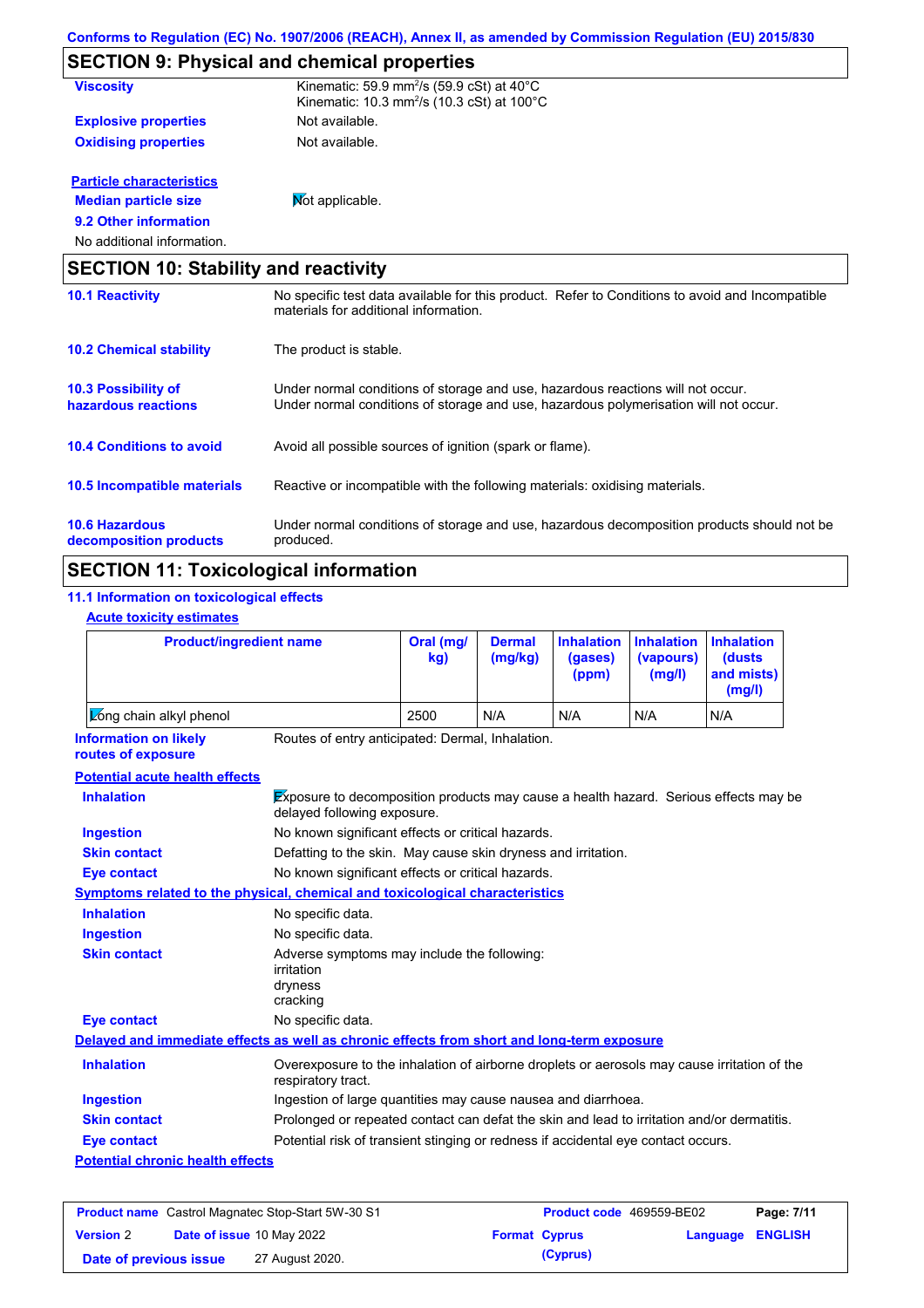# **SECTION 11: Toxicological information**

| General                      | USED ENGINE OILS                                                                                                                                                                                                                                                                                                                                                                     |
|------------------------------|--------------------------------------------------------------------------------------------------------------------------------------------------------------------------------------------------------------------------------------------------------------------------------------------------------------------------------------------------------------------------------------|
|                              | Combustion products resulting from the operation of internal combustion engines contaminate<br>engine oils during use. Used engine oil may contain hazardous components which have the<br>potential to cause skin cancer. Frequent or prolonged contact with all types and makes of used<br>engine oil must therefore be avoided and a high standard of personal hygiene maintained. |
| <b>Carcinogenicity</b>       | No known significant effects or critical hazards.                                                                                                                                                                                                                                                                                                                                    |
| <b>Mutagenicity</b>          | No known significant effects or critical hazards.                                                                                                                                                                                                                                                                                                                                    |
| <b>Developmental effects</b> | No known significant effects or critical hazards.                                                                                                                                                                                                                                                                                                                                    |
| <b>Fertility effects</b>     | No known significant effects or critical hazards.                                                                                                                                                                                                                                                                                                                                    |

# **SECTION 12: Ecological information**

#### **12.1 Toxicity**

**Environmental hazards** Not classified as dangerous

#### **12.2 Persistence and degradability**

Expected to be biodegradable.

#### **12.3 Bioaccumulative potential**

This product is not expected to bioaccumulate through food chains in the environment.

| <b>12.4 Mobility in soil</b>                                  |                                                                      |
|---------------------------------------------------------------|----------------------------------------------------------------------|
| <b>Soil/water partition</b><br>coefficient (K <sub>oc</sub> ) | Not available.                                                       |
| <b>Mobility</b>                                               | Spillages may penetrate the soil causing ground water contamination. |

#### **12.5 Results of PBT and vPvB assessment**

Product does not meet the criteria for PBT or vPvB according to Regulation (EC) No. 1907/2006, Annex XIII.

#### **12.6 Other adverse effects**

Spills may form a film on water surfaces causing physical damage to organisms. Oxygen transfer could also be impaired. **Other ecological information**

## **SECTION 13: Disposal considerations**

## **13.1 Waste treatment methods**

#### Where possible, arrange for product to be recycled. Dispose of via an authorised person/ licensed waste disposal contractor in accordance with local regulations. **Methods of disposal Product**

## **Hazardous waste** Yes.

| European waste cataloque (EWC) |                                                                  |  |  |  |
|--------------------------------|------------------------------------------------------------------|--|--|--|
| Waste code                     | <b>Waste designation</b>                                         |  |  |  |
| l 13 02 05*                    | Imineral-based non-chlorinated engine, gear and lubricating oils |  |  |  |

However, deviation from the intended use and/or the presence of any potential contaminants may require an alternative waste disposal code to be assigned by the end user.

| <b>Packaging</b>           |                                                                                                                                                                                                                                         |
|----------------------------|-----------------------------------------------------------------------------------------------------------------------------------------------------------------------------------------------------------------------------------------|
| <b>Methods of disposal</b> | Where possible, arrange for product to be recycled. Dispose of via an authorised person/<br>licensed waste disposal contractor in accordance with local regulations.                                                                    |
| <b>Special precautions</b> | This material and its container must be disposed of in a safe way. Empty containers or liners<br>may retain some product residues. Avoid dispersal of spilt material and runoff and contact with<br>soil, waterways, drains and sewers. |
| <b>References</b>          | Commission 2014/955/EU<br>Directive 2008/98/EC                                                                                                                                                                                          |

## **SECTION 14: Transport information**

| <b>Product name</b> Castrol Magnatec Stop-Start 5W-30 S1 |  | Product code 469559-BE02         | Page: 8/11 |                      |                  |  |
|----------------------------------------------------------|--|----------------------------------|------------|----------------------|------------------|--|
| <b>Version 2</b>                                         |  | <b>Date of issue 10 May 2022</b> |            | <b>Format Cyprus</b> | Language ENGLISH |  |
| Date of previous issue                                   |  | 27 August 2020.                  |            | (Cyprus)             |                  |  |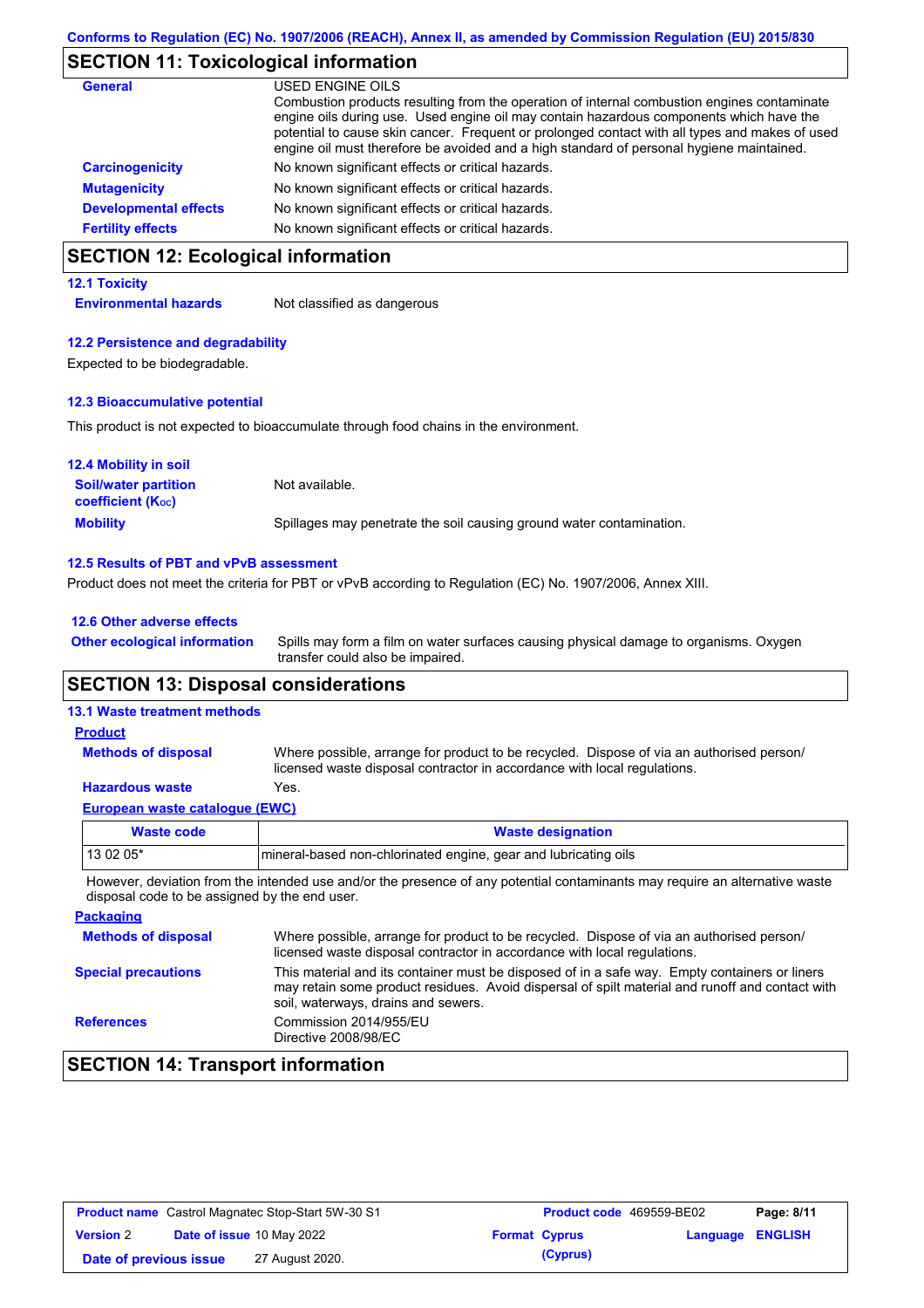## **SECTION 14: Transport information**

|                                           | <b>ADR/RID</b> | <b>ADN</b>     | <b>IMDG</b>    | <b>IATA</b>    |  |  |  |
|-------------------------------------------|----------------|----------------|----------------|----------------|--|--|--|
| 14.1 UN number                            | Not regulated. | Not regulated. | Not regulated. | Not regulated. |  |  |  |
| 14.2 UN proper<br>shipping name           |                |                |                |                |  |  |  |
| <b>14.3 Transport</b><br>hazard class(es) |                |                |                |                |  |  |  |
| 14.4 Packing<br>group                     |                |                |                |                |  |  |  |
| 14.5<br><b>Environmental</b><br>hazards   | No.            | No.            | No.            | No.            |  |  |  |
| <b>Additional</b><br><b>information</b>   |                |                | -              |                |  |  |  |

**14.6 Special precautions for user** Not available.

**14.7 Transport in bulk according to IMO instruments**

Not available.

## **SECTION 15: Regulatory information**

**Other regulations REACH Status** The company, as identified in Section 1, sells this product in the EU in compliance with the current requirements of REACH. **15.1 Safety, health and environmental regulations/legislation specific for the substance or mixture EU Regulation (EC) No. 1907/2006 (REACH) Annex XIV - List of substances subject to authorisation Substances of very high concern** None of the components are listed. All components are listed or exempted. All components are listed or exempted. All components are listed or exempted. All components are listed or exempted. All components are active or exempted. All components are listed or exempted. At least one component is not listed. **United States inventory (TSCA 8b) Australia inventory (AIIC) Canada inventory China inventory (IECSC) Japan inventory (CSCL) Korea inventory (KECI) Philippines inventory (PICCS) Taiwan Chemical Substances Inventory (TCSI)** All components are listed or exempted. **Ozone depleting substances (1005/2009/EU)** Not listed. **Prior Informed Consent (PIC) (649/2012/EU)** None of the components are listed. **Annex XIV EU Regulation (EC) No. 1907/2006 (REACH) Annex XVII - Restrictions on the manufacture, placing on the market and use of certain dangerous substances, mixtures and articles** Not applicable.

| <b>Product name</b> Castrol Magnatec Stop-Start 5W-30 S1 |                                  |                 | Product code 469559-BE02 | Page: 9/11           |                  |  |
|----------------------------------------------------------|----------------------------------|-----------------|--------------------------|----------------------|------------------|--|
| <b>Version 2</b>                                         | <b>Date of issue 10 May 2022</b> |                 |                          | <b>Format Cyprus</b> | Language ENGLISH |  |
| Date of previous issue                                   |                                  | 27 August 2020. |                          | (Cyprus)             |                  |  |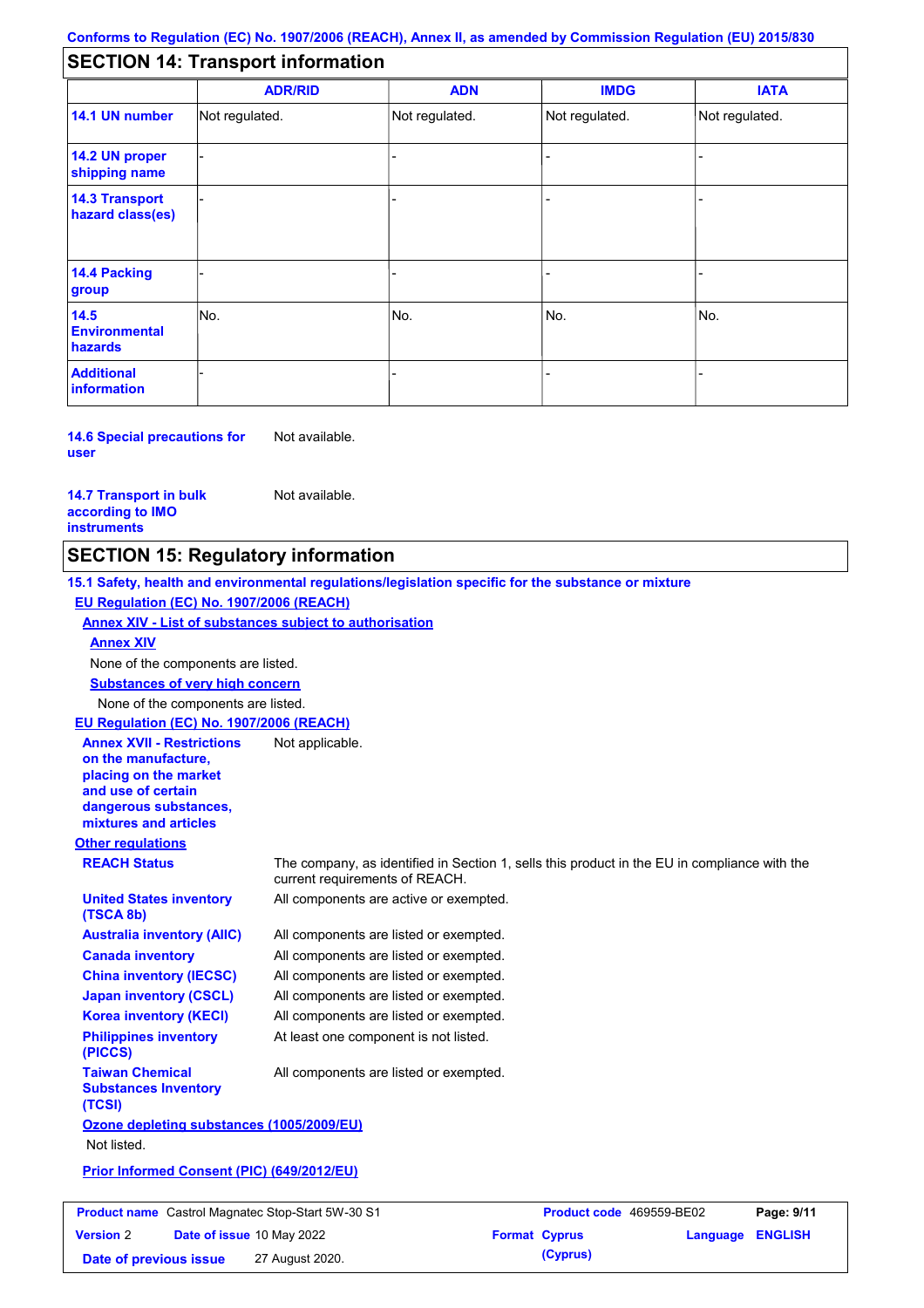# **SECTION 15: Regulatory information**

Not listed.

**Persistent Organic Pollutants** Not listed.

### **EU - Water framework directive - Priority substances**

None of the components are listed.

## **Seveso Directive**

This product is not controlled under the Seveso Directive.

| <b>15.2 Chemical safety</b> | A Chemical Safety Assessment has been carried out for one or more of the substances within  |
|-----------------------------|---------------------------------------------------------------------------------------------|
| assessment                  | this mixture. A Chemical Safety Assessment has not been carried out for the mixture itself. |

# **SECTION 16: Other information**

| <b>Abbreviations and acronyms</b> | ADN = European Provisions concerning the International Carriage of Dangerous Goods by<br>Inland Waterway |
|-----------------------------------|----------------------------------------------------------------------------------------------------------|
|                                   | ADR = The European Agreement concerning the International Carriage of Dangerous Goods by<br>Road         |
|                                   | ATE = Acute Toxicity Estimate                                                                            |
|                                   | <b>BCF</b> = Bioconcentration Factor                                                                     |
|                                   | CAS = Chemical Abstracts Service                                                                         |
|                                   |                                                                                                          |
|                                   | CLP = Classification, Labelling and Packaging Regulation [Regulation (EC) No. 1272/2008]                 |
|                                   | CSA = Chemical Safety Assessment                                                                         |
|                                   | CSR = Chemical Safety Report                                                                             |
|                                   | DMEL = Derived Minimal Effect Level                                                                      |
|                                   | DNEL = Derived No Effect Level                                                                           |
|                                   | EINECS = European Inventory of Existing Commercial chemical Substances                                   |
|                                   | ES = Exposure Scenario                                                                                   |
|                                   | EUH statement = CLP-specific Hazard statement                                                            |
|                                   | EWC = European Waste Catalogue                                                                           |
|                                   | GHS = Globally Harmonized System of Classification and Labelling of Chemicals                            |
|                                   | IATA = International Air Transport Association                                                           |
|                                   | IBC = Intermediate Bulk Container                                                                        |
|                                   | IMDG = International Maritime Dangerous Goods                                                            |
|                                   | LogPow = logarithm of the octanol/water partition coefficient                                            |
|                                   | MARPOL = International Convention for the Prevention of Pollution From Ships, 1973 as                    |
|                                   | modified by the Protocol of 1978. ("Marpol" = marine pollution)                                          |
|                                   | OECD = Organisation for Economic Co-operation and Development                                            |
|                                   | PBT = Persistent, Bioaccumulative and Toxic                                                              |
|                                   | <b>PNEC</b> = Predicted No Effect Concentration                                                          |
|                                   | REACH = Registration, Evaluation, Authorisation and Restriction of Chemicals Regulation                  |
|                                   | [Regulation (EC) No. 1907/2006]                                                                          |
|                                   | RID = The Regulations concerning the International Carriage of Dangerous Goods by Rail                   |
|                                   | RRN = REACH Registration Number                                                                          |
|                                   | SADT = Self-Accelerating Decomposition Temperature                                                       |
|                                   | SVHC = Substances of Very High Concern                                                                   |
|                                   | STOT-RE = Specific Target Organ Toxicity - Repeated Exposure                                             |
|                                   | STOT-SE = Specific Target Organ Toxicity - Single Exposure                                               |
|                                   | TWA = Time weighted average                                                                              |
|                                   | $UN = United Nations$                                                                                    |
|                                   | $UVCB = Complex\;hydrocarbon\; substance$                                                                |
|                                   | VOC = Volatile Organic Compound                                                                          |
|                                   | vPvB = Very Persistent and Very Bioaccumulative                                                          |
|                                   | Varies = may contain one or more of the following 64741-88-4 / RRN 01-2119488706-23,                     |
|                                   | 64741-89-5 / RRN 01-2119487067-30, 64741-95-3 / RRN 01-2119487081-40, 64741-96-4/ RRN                    |
|                                   |                                                                                                          |
|                                   | 01-2119483621-38, 64742-01-4 / RRN 01-2119488707-21, 64742-44-5 / RRN                                    |
|                                   | 01-2119985177-24, 64742-45-6, 64742-52-5 / RRN 01-2119467170-45, 64742-53-6 / RRN                        |
|                                   | 01-2119480375-34, 64742-54-7 / RRN 01-2119484627-25, 64742-55-8 / RRN                                    |
|                                   | 01-2119487077-29, 64742-56-9 / RRN 01-2119480132-48, 64742-57-0 / RRN                                    |
|                                   | 01-2119489287-22, 64742-58-1, 64742-62-7 / RRN 01-2119480472-38, 64742-63-8,                             |
|                                   | 64742-65-0 / RRN 01-2119471299-27, 64742-70-7 / RRN 01-2119487080-42, 72623-85-9 /                       |
|                                   | RRN 01-2119555262-43, 72623-86-0 / RRN 01-2119474878-16, 72623-87-1 / RRN                                |
|                                   | 01-2119474889-13                                                                                         |

### **Procedure used to derive the classification according to Regulation (EC) No. 1272/2008 [CLP/GHS]**

| <b>Classification</b>                         |                                                          | <b>Justification</b>     |          |                |  |
|-----------------------------------------------|----------------------------------------------------------|--------------------------|----------|----------------|--|
| Not classified.                               |                                                          |                          |          |                |  |
|                                               | <b>Product name</b> Castrol Magnatec Stop-Start 5W-30 S1 | Product code 469559-BE02 |          | Page: 10/11    |  |
| <b>Version 2</b><br>Date of issue 10 May 2022 |                                                          | <b>Format Cyprus</b>     | Language | <b>ENGLISH</b> |  |
| Date of previous issue<br>27 August 2020.     |                                                          | (Cyprus)                 |          |                |  |